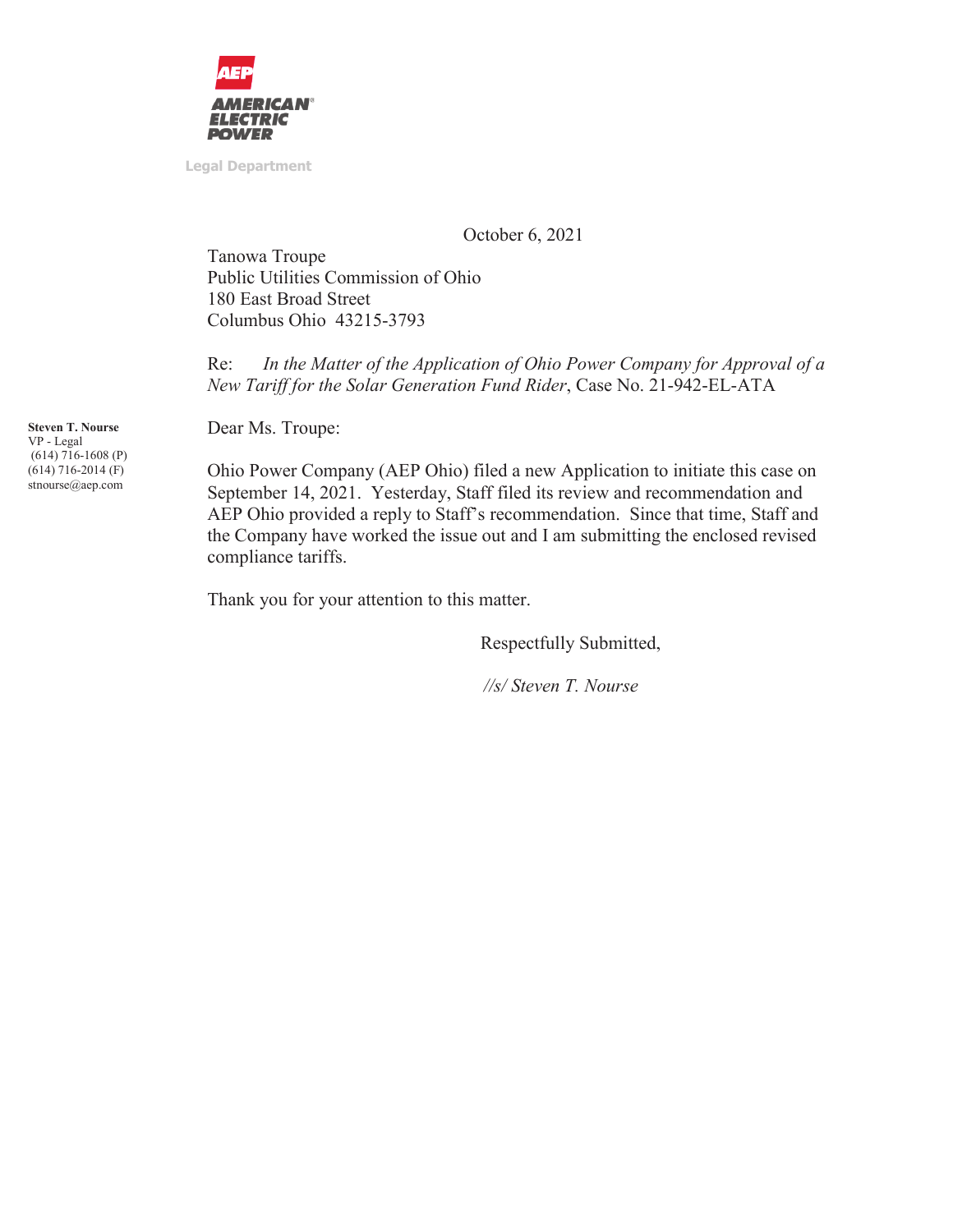# P.U.C.O. NO. 20

### Solar Generation Fund (SGF) RIDER

### Ohio Power and Columbus Southern Power Rate Zones

Effective November 1, 2021, all customer bills subject to the provisions of this Rider, including any bills rendered under special contract, shall be adjusted by the monthly Solar Generation Fund (SGF) Rider charge as follows:

| Schedule        | Charge                                                                  | Rate       |
|-----------------|-------------------------------------------------------------------------|------------|
| Residential     | \$/month                                                                | \$0.10     |
| Non-Residential | \$/kWh up to 833,000 kWh<br>with a per customer<br>monthly cap of \$242 | \$0.000285 |

This Rider is subject to reconciliation and refunds, consistent with Section 3706.46 of the Revised Code and the Entries in Case No. 21-0447-EL-UNC.

Filed pursuant to Order dated July 14, 2021 in Case No. 21-0447-EL-UNC

Issued: October 6, 2021 Effective: November 1, 2021

Issued by Marc Reitter, President AEP Ohio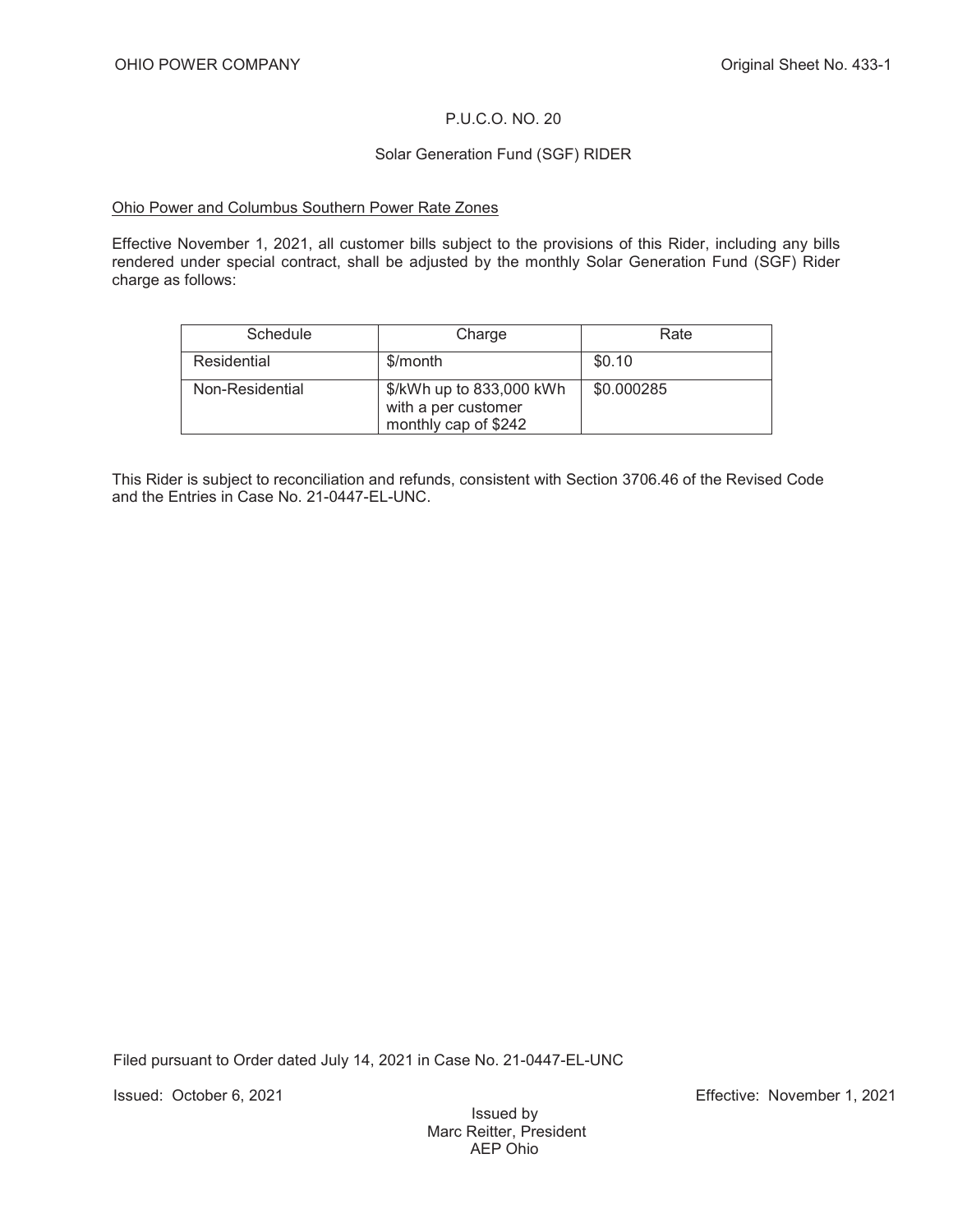## P.U.C.O. NO. 20

### OAD – Solar Generation Fund (SGF) RIDER (Open Access Distribution – Solar Generation Fund Rider)

### Ohio Power and Columbus Southern Power Rate Zones

Effective November 1, 2021, all customer bills subject to the provisions of this Rider, including any bills rendered under special contract, shall be adjusted by the monthly Solar Generation Fund (SGF) Rider charge as follows:

| Schedule        | Charge                                                                  | Rate       |
|-----------------|-------------------------------------------------------------------------|------------|
| Residential     | \$/month                                                                | \$0.10     |
| Non-Residential | \$/kWh up to 833,000 kWh<br>with a per customer<br>monthly cap of \$242 | \$0.000285 |

This Rider is subject to reconciliation and refunds, consistent with Section 3706.46 of the Revised Code and the Entries in Case No. 21-0447-EL-UNC.

Filed pursuant to Order dated July 14, 2021 in Case No. 21-0447-EL-UNC

Issued: October 6, 2021 Effective: November 1, 2021

Issued by Marc Reitter, President AEP Ohio